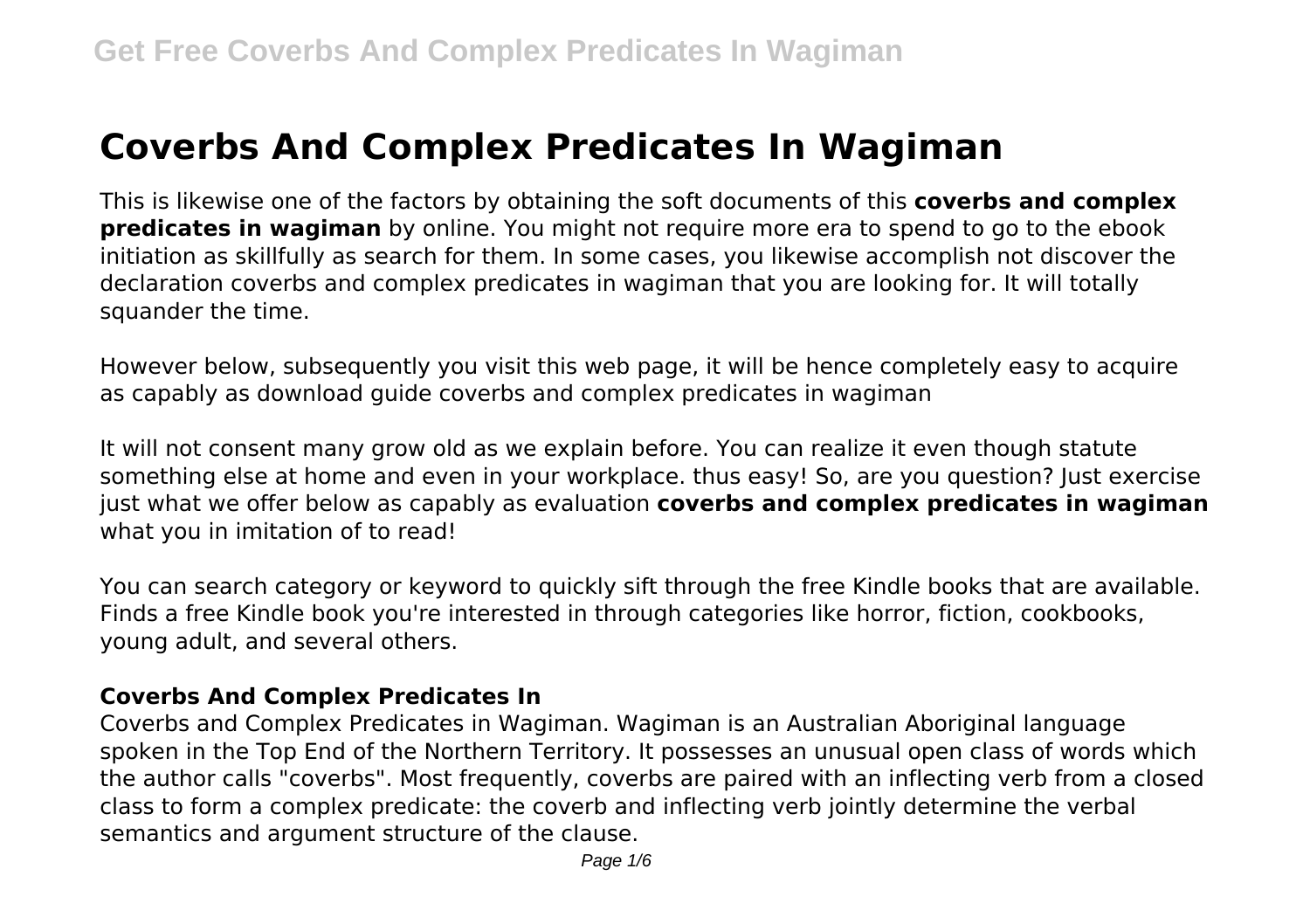## **Coverbs and Complex Predicates in Wagiman**

Wagiman is an Australian Aboriginal language spoken in the northern part of the Northern Territory by about ten people. It possesses an unusual open class of words, which are called coverbs. Most frequently coverbs are paired with an inflecting verb from a closed class to form a complex predicate. This book provides a descriptive and analytical account of the behavior of coverbs in Wagiman, especially their role in complex predicate formation.

#### **ERIC - ED442293 - Coverbs and Complex Predicates in ...**

The book Coverbs and Complex Predicates in Wagiman, Stephen Wilson is published by Center for the Study of Language and Information. Coverbs and Complex Predicates in Wagiman, Wilson All Chicago e-books are on sale at 30% off with the code EBOOK30.

## **Coverbs and Complex Predicates in Wagiman, Wilson**

Coverbs And Complex Predicates In Wagiman Author: s2.kora.com-2020-10-12T00:00:00+00:01 Subject: Coverbs And Complex Predicates In Wagiman Keywords: coverbs, and, complex, predicates, in, wagiman Created Date: 10/12/2020 7:37:33 PM

## **Coverbs And Complex Predicates In Wagiman**

Find helpful customer reviews and review ratings for Coverbs and Complex Predicates in Wagiman at Amazon.com. Read honest and unbiased product reviews from our users.

## **Amazon.com: Customer reviews: Coverbs and Complex ...**

for coverbs and complex predicates in wagiman at amazoncom read honest and unbiased the wagiman language is notable within linguistics for its complex system of verbal morphology which remains under investigated its possession of a cross linguistically rare part of speech called a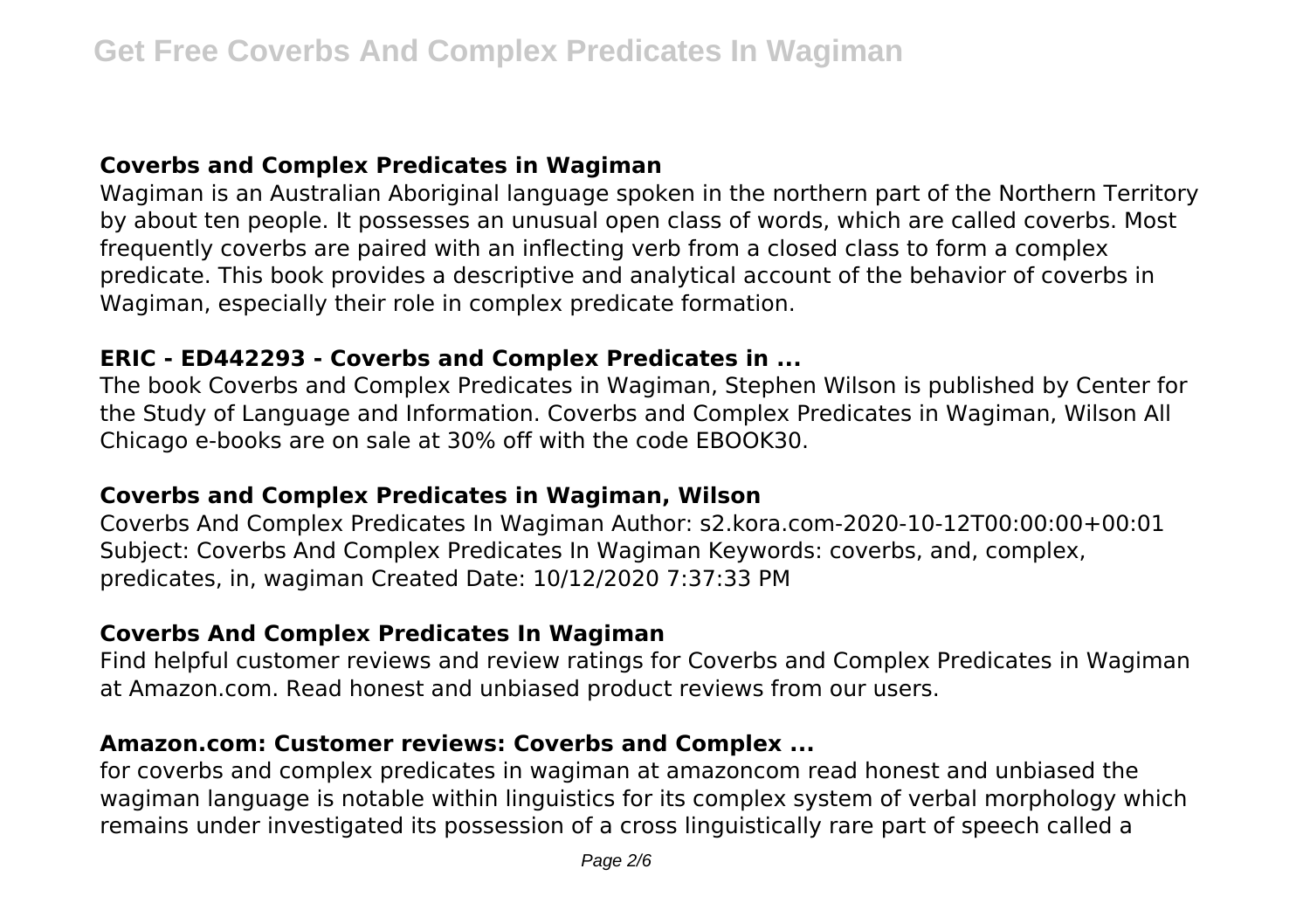coverb its

## **Coverbs And Complex Predicates In Wagiman**

Complex predicates in Gã: Applicatives and compounds Deborah Allotey, Christelle Niguieu, Ileana Paul, Holly Scott, Dru Sutton University of Western Ontario The term "complex predicate" covers a broad range of syntactic phenomena where two or more predicates appear within a single clause.

# **Complex predicates in Gã: Applicatives and compounds**

A special type of complex verb construction, with a verb in auxiliary function, is the progressive construction (§3.3). Coverbs may also be combined with a simple or complex verb in the function of secondary predicate (§3.4); in this function, they are either separated from the main predicate by an intonation unit boundary,

## **SIMPLE AND COMPLEX PREDICATES**

While complex verbs are well attested in Australian languages and elsewhere, in MalakMalak two systems of multi-verb constructions combine in a typologically rare setup: First, complex predicates consist of an uninflecting open-classed coverb and an inflecting verb (IV) of a closed class of six. Second, coverbs combine in serial constructions as part of a complex predicate with up to four coverbs encoding multiple or single events.

# **Serialization in Complex Predicates in MalakMalak ...**

Predicates Once you have located the subject, the predicates are easy to find. A predicate shows action. The subject is the one who is doing the action. There are different kinds of predicates just like there were for subjects. Simple Predicate The simple predicate, which can be from one to four words long, is the verb in the complete predicate.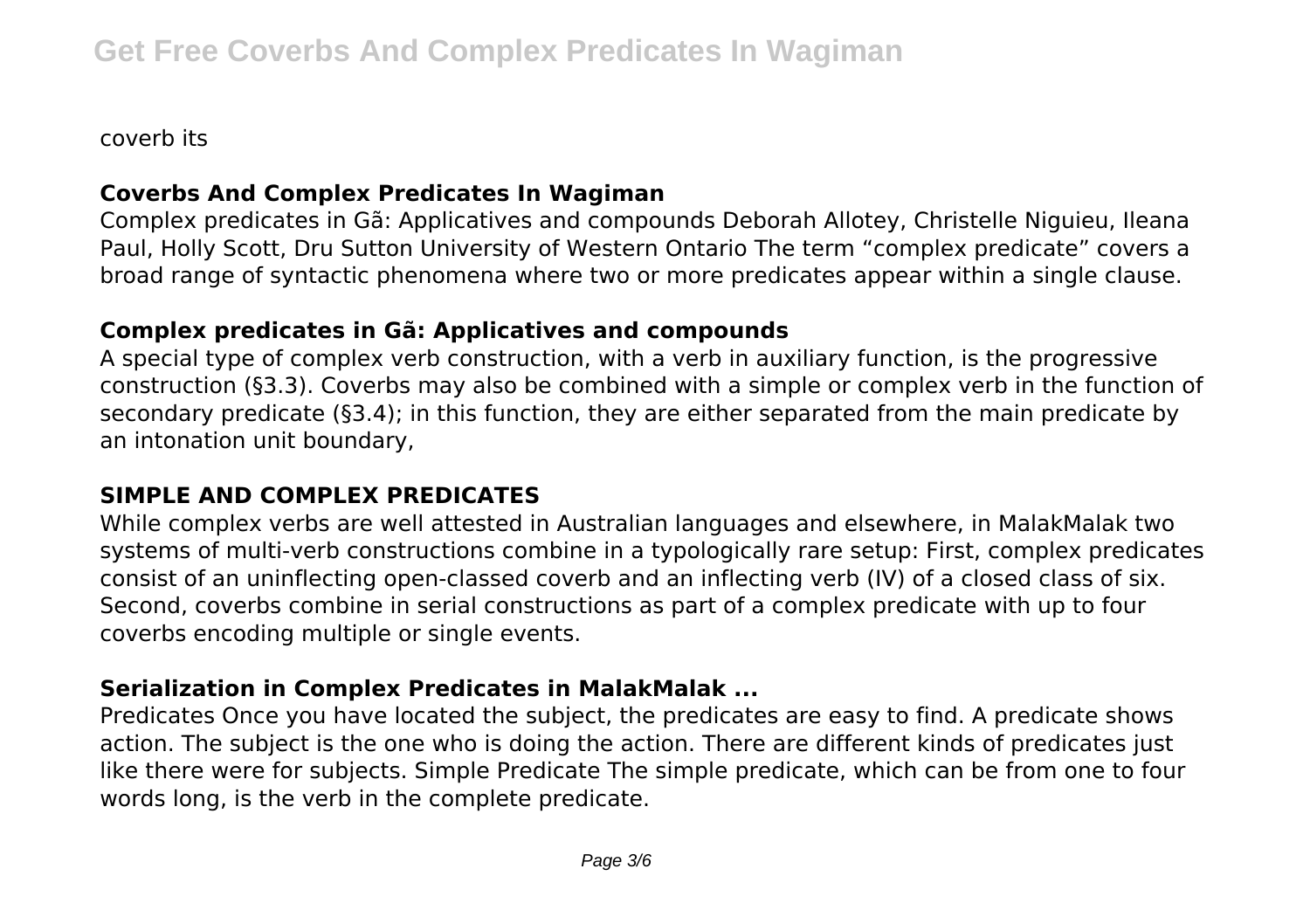## **Understanding Simple and Complete Predicates Lesson Plan**

systems of multi-verb constructions combine in a typologically very rare setup: First, complex predicates consist of an uninflecting open-classed coverb (e.g. ka in (1) and an inflecting verb (IV) belonging to a closed class of only six verbs (yida). Second, coverbs combine in serial

#### **Serialization in Complex Predicates in MalakMalak 1 ...**

PDF | While complex verbs are well attested in Australian languages and elsewhere, in MalakMalak two systems of multi-verb constructions combine in a... | Find, read and cite all the research you ...

## **(PDF) Serialization in Complex Predicates in MalakMalak**

A complex predicate is the combination of more than one element, more than one individual word, to convey the information involved in a single event. For instance, the event swim is conveyed in Wagiman using a combination of a verb ya-'go' and a coverb liri-ma 'swimming'. There is no verb in Wagiman that, on its own, conveys the event of swimming.

#### **Wagiman language - Wikipedia**

Coverbs in that sense are found in Asian languages such as Chinese and Vietnamese, and, for example, West African languages such as Yoruba. § Examples are given below. The term coverb (like preverb) is also sometimes used to denote the first element in a compound verb or complex predicate.

## **Coverb - Wikipedia**

Coverbs may function as the sole predicate only in non-finite dependent clauses. In finite clauses, they only occur as part of a complex verb, together with a generic verb. An interesting consequence of this 'division of labour' between coverbs and generic verbs is that the verbs categorise events.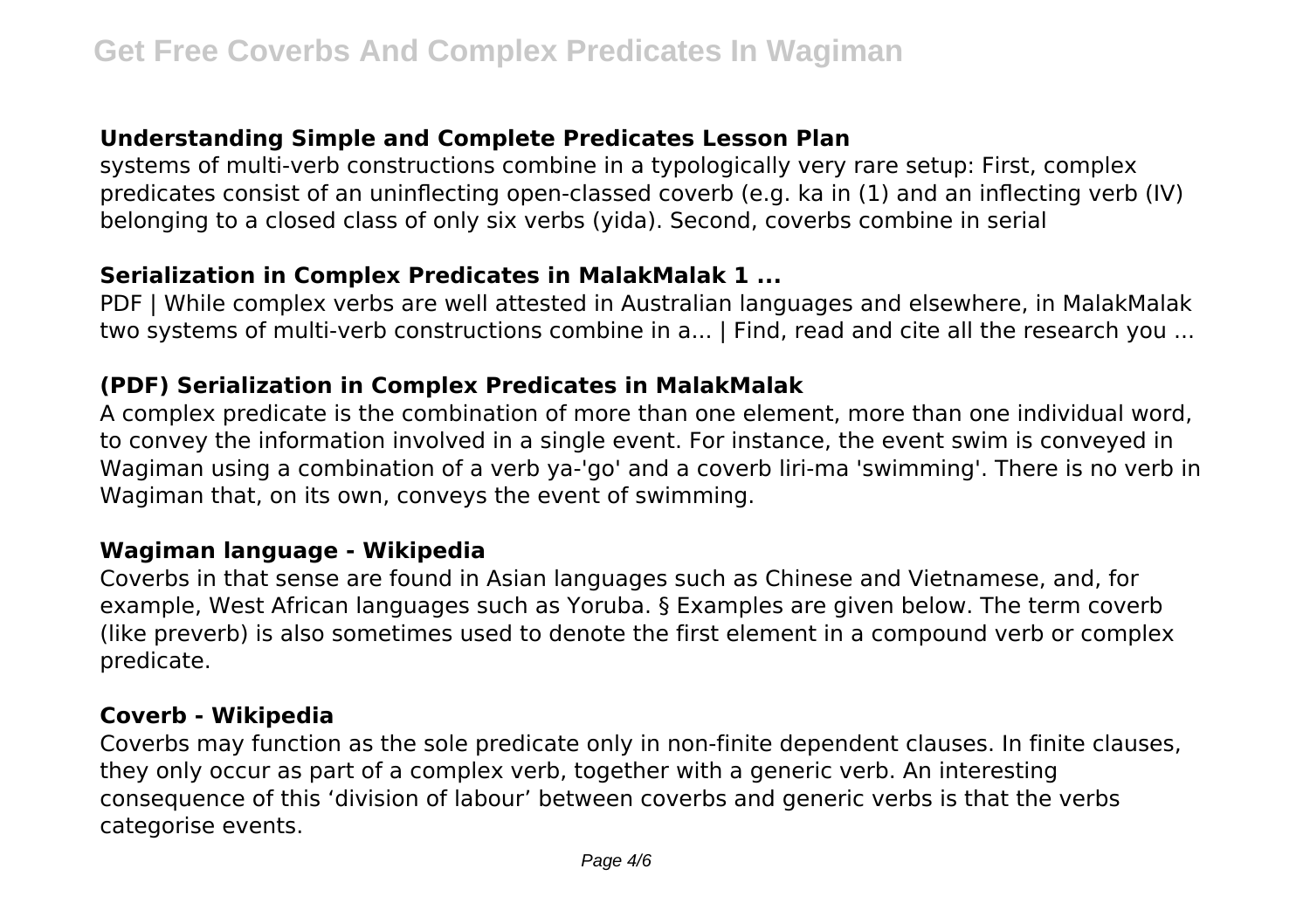## **Simple and complex verbs in Jaminjung. A study of event ...**

coverbs and complex predicates in wagiman 1999 buch 978 1 57586 173 9 bucher schnell und portofrei the book coverbs and complex predicates in wagiman stephen wilson is published by center for the study of language and information coverbs and complex predicates in wagiman wilson all

## **Coverbs And Complex Predicates In Wagiman [PDF]**

Complex predicates are multipredicational, but monoclausal structures. They have proven problematic for linguistic theory, particularly for proposed distinctions between the lexicon, morphology, and syntax. This volume focuses on the mapping from morphosyntactic structures to event structure, and in particular the constraints on possible mappings.

## **Read Download Complex Predicates PDF – PDF Download**

coverbs and complex predicates in wagiman 1999 buch 978 1 57586 173 9 bucher schnell und portofrei the book coverbs and complex predicates in wagiman stephen wilson is published by center for the study of language and information coverbs and complex predicates in wagiman wilson all

## **Coverbs And Complex Predicates In Wagiman**

- [Paige] A predicate is all of the rest of the sentence that isn't the subject. What it really is is the verb and all of the parts that are related to the verb. Yeah, verb and its pals, that's good. - [David] Let's apply that approach to goblin hat sentence. - [Paige] Mm-hmm. - [David] Okay, so I'm looking for a noun or pronoun that performs a ...

# **Subjects and predicates (video) | Khan Academy**